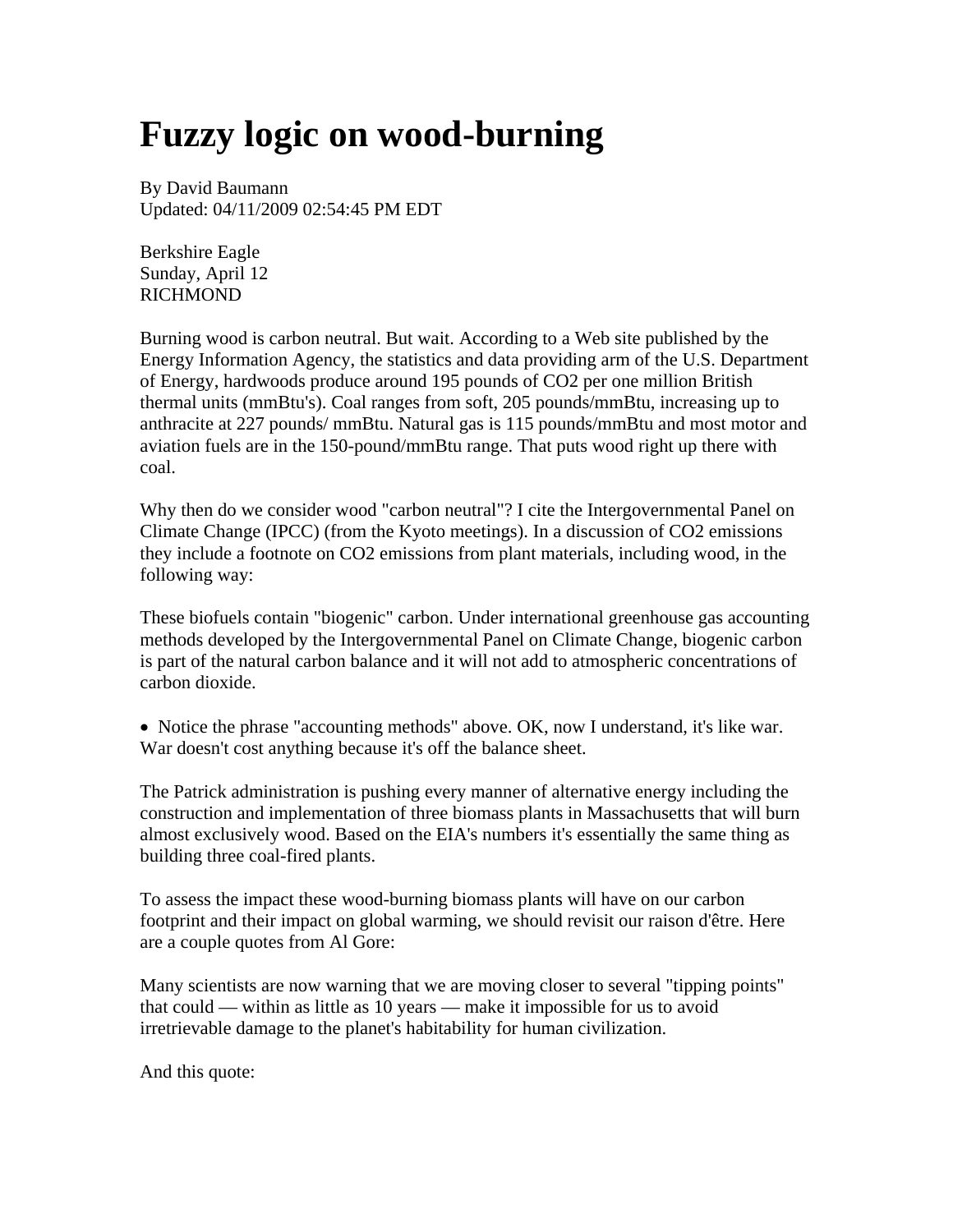first of all, we should start by immediately freezing CO2 emissions and then beginning sharp reductions. Merely engaging in high-minded debates about theoretical future reductions while continuing to steadily increase emissions represents a self-delusional and reckless approach. In some ways, that approach is worse than doing nothing at all, because it lulls the gullible into thinking that something is actually being done when in fact it is not.

In light of the urgency we've all readily accepted from Al Gore's Oscar- and Nobel Prizewinning work, this notion, that we can go out and burn burn burn, as long as it's wood, boarders on bizarre. No question, wood can be re-grown and will re-sequester the carbon that is put in the atmosphere so on that, we all agree. But there's one little word that's never discussed, except by Al Gore to alarm us, and that word is time.

• Any 5th grade science student learns that time is one of the most critical factors in chemical reactions. React hydrocarbons quickly with oxygen, we get explosions. Slow reaction times, we get decay. It's a matter of common sense to know that if we burn a 50 year-old tree those carbon emissions will exist in our atmosphere at earlier and higher concentrations until a new tree has grown to replace it taking, well, 50 years to achieve complete carbon neutrality. If we allow the tree to decay naturally, a new tree will grow at close to the same rate, striking a balanced approach to carbon neutrality over the entire decay/ growth cycle.

In Russell, Massachusetts a 50-megawatt biomass plant is making its way toward operating despite a myriad of environmentally damaging issues, which have been pointed out, fought over and roundly ignored by Governor Patrick. A 50MW plant, by the way, equates to 170 million Btu's per hour. Using the EIA numbers above, Russell Biomass, operating at full capacity, will contribute 33,000 pounds of CO2 per hour to the atmosphere. Russell is just one of three like it in Massachusetts and five in New England that are in the works.

According to Al Gore there's not lot of time to monkey around with CO2 emissions so, I checked out some approximate weights of various aged trees. It would take over 100,000 one-year old trees to equal the weight of one 50-year old tree of similar species. Five-year old trees take around 30,000. So you see for every tree we cut down and burn we'd have to plant 100,000 to re-sequester that much carbon in one year, 30,000 in five years. We'd also have to find the space to plant them. That's just one tree. If we assume a mature tree contains about 300 pounds of burnable wood, a 50MW plant like Russell would consume around 80 each hour. We'd best get to plant'n.

• The politicians I understand, but the silence of the majority of the scientific community baffles me. Gore whips up near hysteria over global warming's urgency while a privileged few are allowed to charge headlong into burning wood, a CO2 emitter on par with coal, because of an accounting interpretation from a committee in Kyoto which decided that wood can grow as fast as it can be burned. Where are the outrages, the outcries, the accusations of collusion and corruption? Anyone questioning the logic of